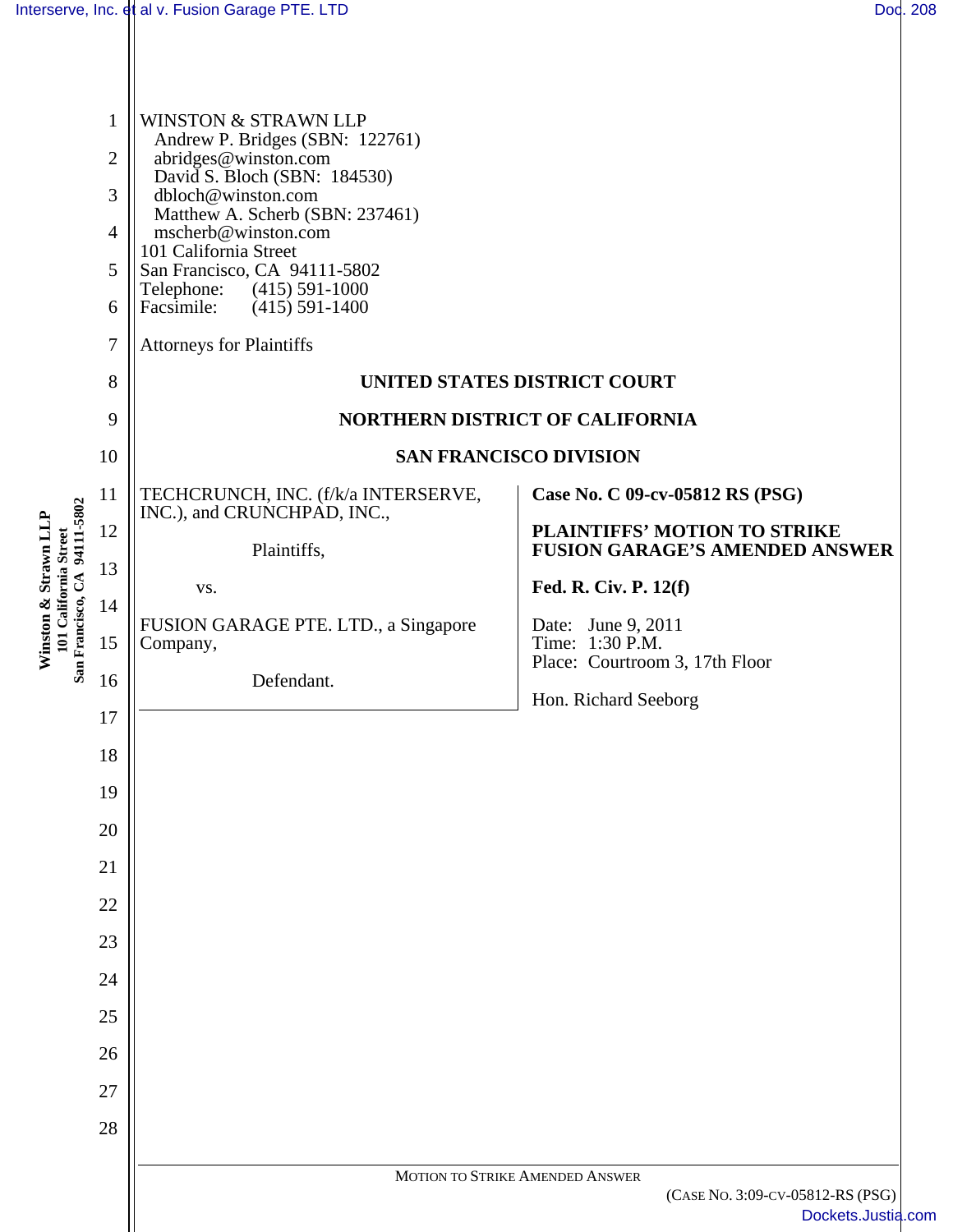**Winston & Strawn LLP** 

# **NOTICE OF MOTION**

TO ALL PARTIES AND THEIR COUNSEL OF RECORD:

Plaintiffs will present this Motion to Strike Fusion Garage's Amended Answer before the Honorable Richard Seeborg on June 9, 2011 at 1:30 P.M., or at any other date and time thereafter convenient to the Court, in Courtroom 3, 17th Floor, of this Court located at 450 Golden Gate Avenue, San Francisco, CA 94102.

Plaintiffs rely on the following Memorandum of Points and Authorities, the included Proposed Order, other pleadings and papers filed in the case, the proceedings at oral argument, and any other matter that the Court deems appropriate.

> MOTION TO STRIKE AMENDED ANSWER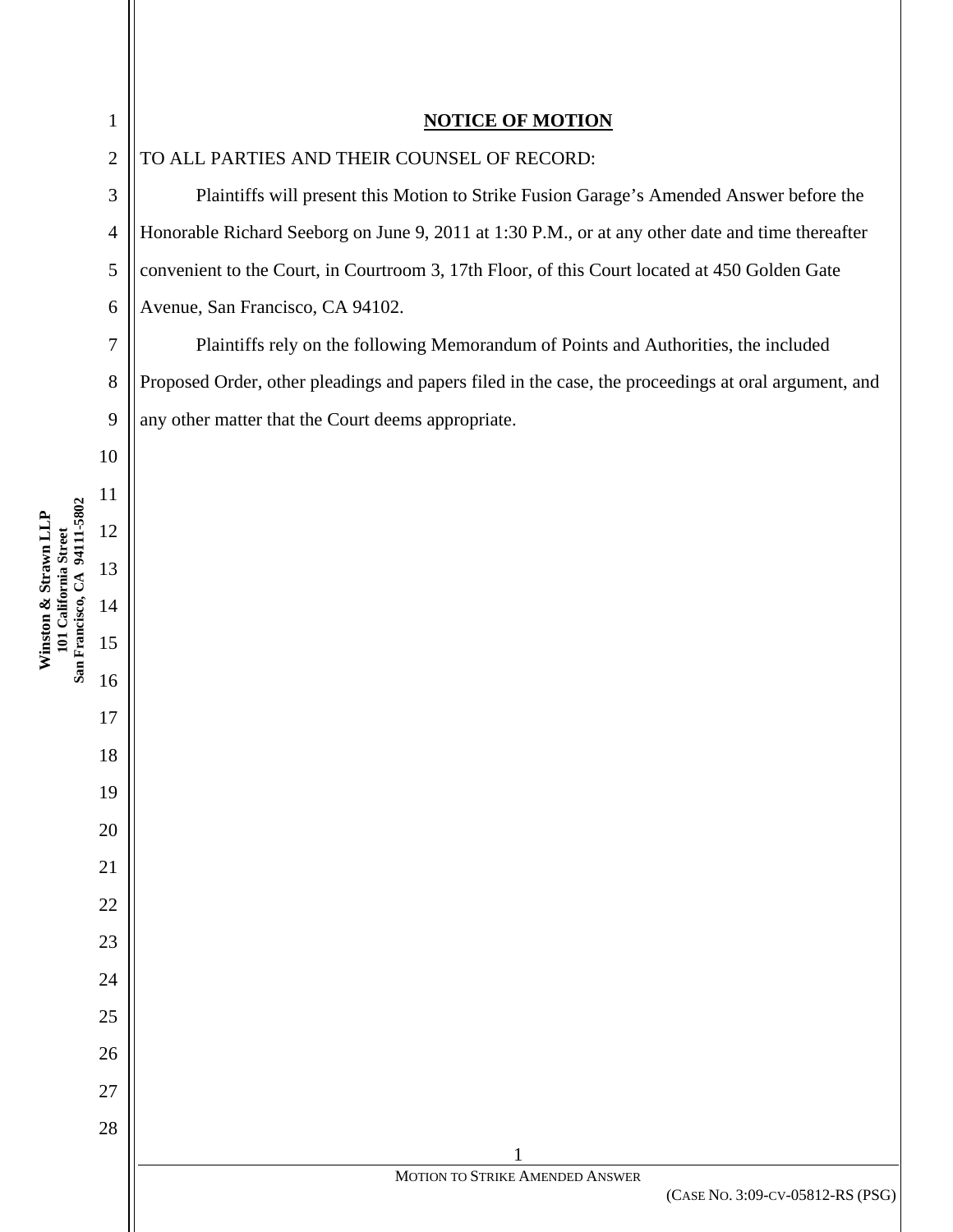### **MEMORANDUM OF POINTS AND AUTHORITIES**

# **I. BACKGROUND**

1

2

3

4

5

6

7

8

9

10

On March 1, 2011, Defendant filed an answer and counterclaim to Plaintiffs' amended complaint. Plaintiffs moved to strike "colorful" language from the answer's 11-page "prefatory statement" and moved to dismiss the counterclaim. On March 28, 2011, the Court, on its own motion, struck the entire prefatory statement from the answer. The Court did not grant leave to replead the answer or to amend it. (Dkt. #204.) At the March 31, 2011 case management conference, Defendant asked if the Court would alter its ruling to allow Defendant to keep some portions of its stricken prefatory statement, but the Court declined. The Court's March 28, 2011 ruling offered Defendant a choice of either filing a short opposition to the motion to dismiss the counterclaim, if Defendant could oppose in good faith, or "dismiss[ing] the counterclaim without prejudice." *Id.* Defendant did not oppose the motion and instead, on April 14, 2011, filed an amended answer that omitted the counterclaim and the stricken prefatory statement. (Dkt. #207.) Defendant did not seek leave of court to file the amended answer.

15 16 17 18 19 20 21 The amended answer contains numerous changes to the "answer" portion of the document apart from dropping the prefatory statement and counterclaim. Most notably, Defendant copied chunks of text from its previously struck "prefatory statement" directly into revised responses to Plaintiffs' numbered allegations of the amended complaint. (*See, e.g.*, Declaration of Matthew Scherb, Exh. A (a redline showing the changes in the amended complaint)  $\P$  20, 22, 27, 42, 44, 63.) Plaintiffs move to strike Defendant's amended answer on the basis that it is both untimely and improper.

# **II. STATEMENT OF THE ISSUE**

Defendant's amended answer is both untimely and improper and should be struck.

# **III. LEGAL ARGUMENT**

25 26 27 28 The Court may strike, under Rule 12(f), pleadings that are untimely. *Great Socialist People's Libyan Arab Jamahiriya v. Miski*, 683 F. Supp. 2d 1, 6 (D.D.C. 2010) (striking an amended answer that was not timely under Rule 15, which enumerates the proper ways and times for filing amended pleadings). Further, the Court may strike "from any pleading any insufficient defense or any

2